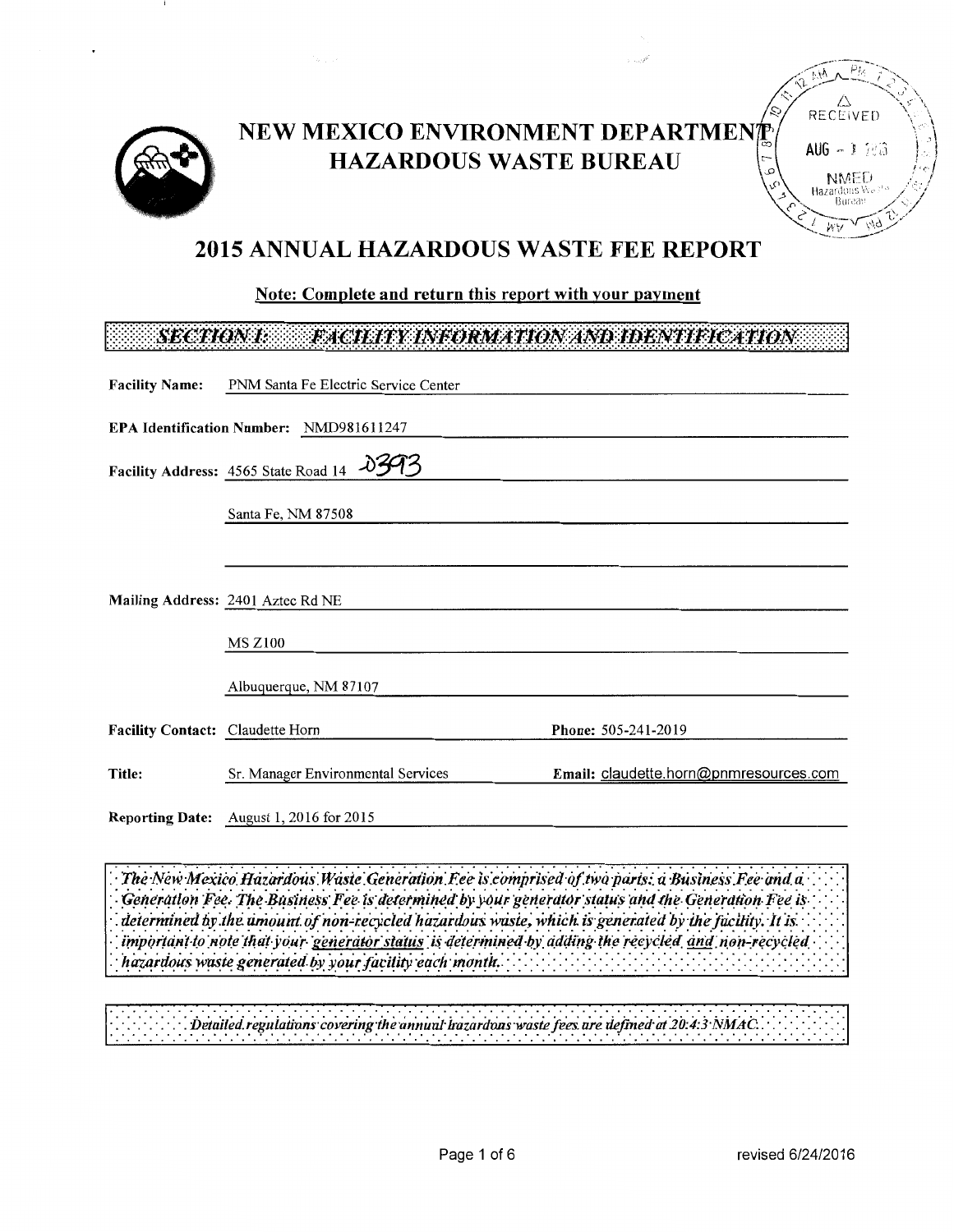### **SECTION IF:** ANNUAL GENERATION CALCULATIONS

To calculate the annual waste generation amounts, use the schedule below. Enter the total pounds of hazardous waste generated per month and then subtract the pounds of recycled hazardous waste per month. The difference is the amount of non-recycled hazardous waste generated.

|                      |                                      | <b>Calendar Year:</b> | 2015          |                                |                        |  |
|----------------------|--------------------------------------|-----------------------|---------------|--------------------------------|------------------------|--|
| Month                | <b>Total Hazardous</b><br>Waste (lb) |                       | Recycled (lb) |                                | Non-Recycled<br>$(lb)$ |  |
| January              | 100                                  |                       | 100           | $\qquad \qquad =$              | $\pmb{0}$              |  |
| February             | $\boldsymbol{0}$                     |                       | $\pmb{0}$     | $=$                            | $\boldsymbol{0}$       |  |
| March                | $\boldsymbol{0}$                     |                       | $\pmb{0}$     | $\!\!\!=\!\!\!$                | $\pmb{0}$              |  |
| April                | 100                                  |                       | 100           | $=$                            | $\bf{0}$               |  |
| May                  | $\pmb{0}$                            |                       | $\pmb{0}$     | $=$                            | $\pmb{0}$              |  |
| June                 | $\mathbf{0}$                         |                       | $\pmb{0}$     | $=$                            | $\bf{0}$               |  |
| July                 | 100                                  |                       | 100           | $=$                            | $\pmb{0}$              |  |
| August               | $\bf{0}$                             |                       | $\pmb{0}$     | $=$                            | $\bf{0}$               |  |
| September            | 0                                    |                       | $\bf{0}$      | $=$                            | $\pmb{0}$              |  |
| October              | 100                                  |                       | 100           | $=$                            | 0                      |  |
| November             | 0                                    |                       | $\pmb{0}$     | $\qquad \qquad =\qquad \qquad$ | $\bf{0}$               |  |
| December             | 0                                    |                       | 0             | $=$                            | 0                      |  |
| <b>Annual Totals</b> | 400                                  |                       | 400           |                                | $\boldsymbol{0}$       |  |

### **SECTION III: GENERATION STATUS DETERMINATION**

Determine your generator status using the largest amount of total hazardous waste generated during any one calendar month (from first column in Section II).

### *GENERATOR STATUS:*

- **\*** If you generate 220 lbs (100 kg) or less of hazardous waste (recycled and non-recycled) in any one month, you are a Conditionally Exempt Small Quantity Generator (CESQG).
- **\*** If you generate more than 220 lbs (100 kg) but less than 2,205 lbs (1,000 kg) of hazardous waste (recycled and non-recycled) in any one month, you are a Small Quantity Generator (SQG).
- \* If you generate 2,205 lbs (1,000 kg) or more of hazardous waste (recycled and non-recycled) in any one month, you are a Large Quantity Generator (LQG).

|  |  |  |  |  |  |  |  |  |  |  |  |  |  |  |  |  |  |  |  |  |  |  |  |  |  |  |  |  |  | $\mathcal{F}(\mathcal{F}(\mathcal{F}(\mathcal{F}(\mathcal{F}(\mathcal{F}(\mathcal{F}(\mathcal{F}(\mathcal{F}(\mathcal{F}(\mathcal{F}(\mathcal{F}(\mathcal{F}(\mathcal{F}(\mathcal{F}(\mathcal{F}(\mathcal{F}(\mathcal{F}(\mathcal{F}(\mathcal{F}(\mathcal{F}(\mathcal{F}(\mathcal{F}(\mathcal{F}(\mathcal{F}(\mathcal{F}(\mathcal{F}(\mathcal{F}(\mathcal{F}(\mathcal{F}(\mathcal{F}(\mathcal{F}(\mathcal{F}(\mathcal{F}(\mathcal{F}(\mathcal{F}(\mathcal{$ |  |
|--|--|--|--|--|--|--|--|--|--|--|--|--|--|--|--|--|--|--|--|--|--|--|--|--|--|--|--|--|--|-------------------------------------------------------------------------------------------------------------------------------------------------------------------------------------------------------------------------------------------------------------------------------------------------------------------------------------------------------------------------------------------------------------------------------------------------------------|--|
|  |  |  |  |  |  |  |  |  |  |  |  |  |  |  |  |  |  |  |  |  |  |  |  |  |  |  |  |  |  |                                                                                                                                                                                                                                                                                                                                                                                                                                                             |  |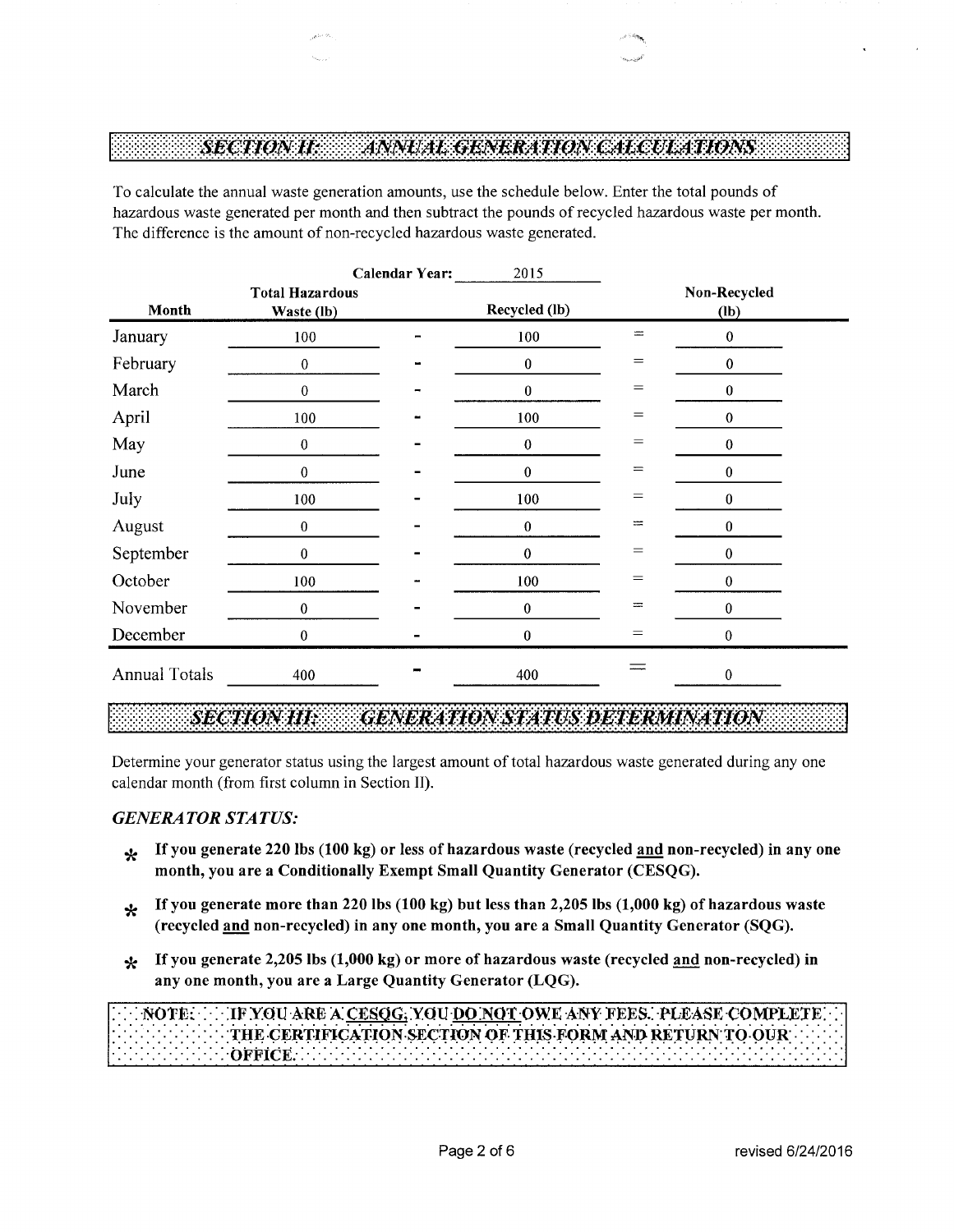### **SECTION IV: BUSINESS FEES**

Based on the generator status determined from Section III, check the appropriate category for this facility and pay the appropriate Business Fee.

| Conditional Exempt Small Quantity Generator | no fees due |
|---------------------------------------------|-------------|
| <b>Small Quantity Generator</b>             | 200.00      |
| Large Quantity Generator                    | 2.500.00    |

**SECTION V.** ANNUAL GENERATION FEES

- 1. **Conditionally Exempt Small Quantity Generators** do not owe any annual generator fees.
- 2. **Small Quantity Generators** shall pay the following fees based on **the average monthly amount of non-recycled hazardous waste generated.**

Annual total non-recycled hazardous waste from Section II divided by twelve equals monthly average

|                                                                                      | $1h/12 =$ | 0 pounds per month          |
|--------------------------------------------------------------------------------------|-----------|-----------------------------|
| $1 - 500$ pounds/month<br>$501 - 1,000$ pounds/month<br>$1,001 - 2,205$ pounds/month |           | 35.00<br>100.00<br>\$250.00 |

If  $\leq$  2,205 pounds/month, enter appropriate fee:

3. **Large Quantity Generators** at a site shall pay the following fees **for non-recycled hazardous waste generated for the reporting year,** if both hazardous waste and hazardous wastewater were generated at the site, the generator must determine the amounts for each to calculate the fee. Use the following fee schedules for these calculations.

|     |                           | pounds for the reporting year $X$ \$ 0.01 =                                             | \$. | \$0.00 |
|-----|---------------------------|-----------------------------------------------------------------------------------------|-----|--------|
| and |                           |                                                                                         |     |        |
|     |                           |                                                                                         |     |        |
|     |                           | \$ 0.01 per ton of wastewater designated a hazardous waste solely because it exhibits a |     |        |
|     | hazardous characteristic. |                                                                                         |     |        |
|     |                           |                                                                                         |     |        |
|     |                           | tons for reporting year $X$ \$ 0.01 =                                                   | S   | \$0.00 |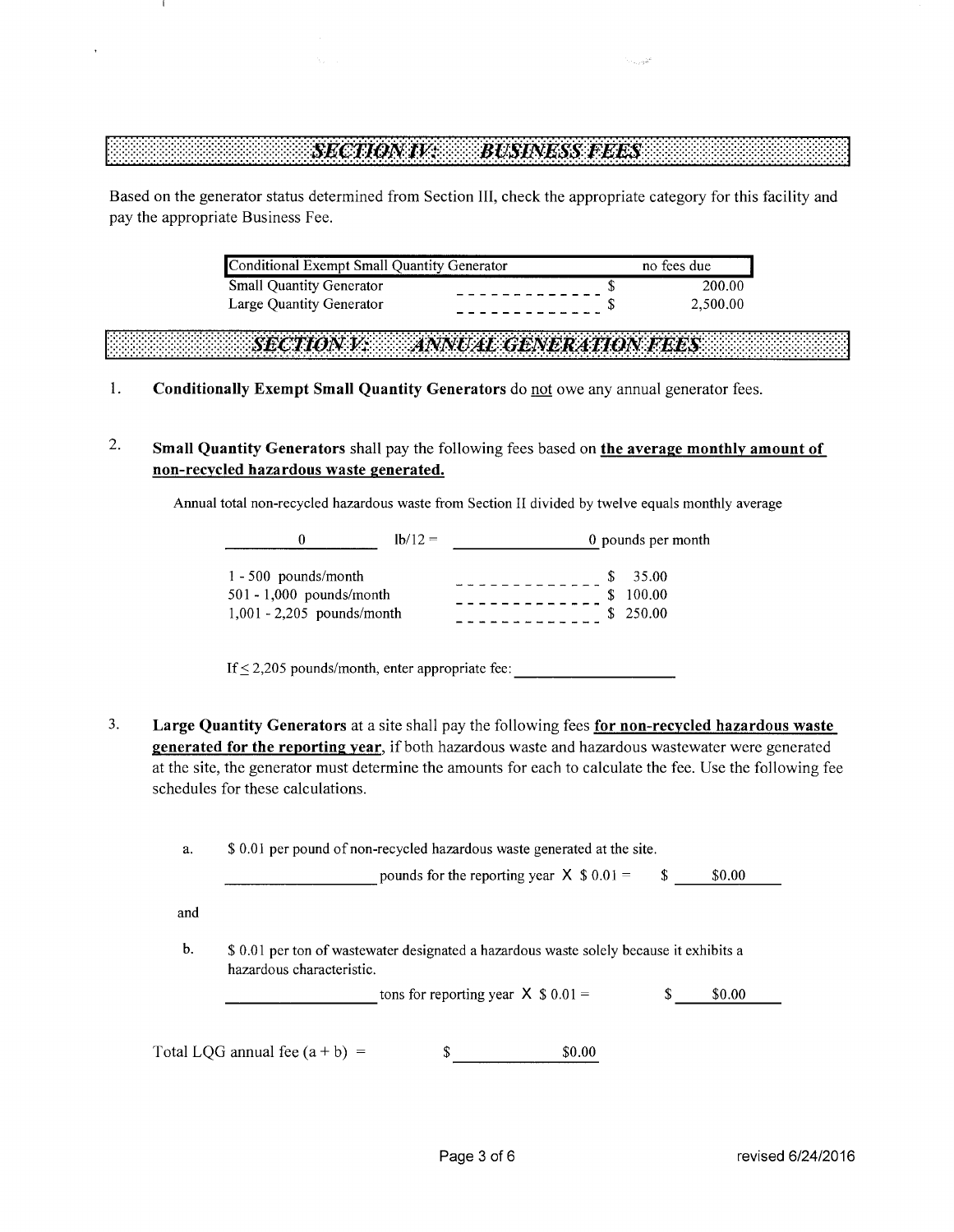### **PAST DUE FEES SECTION VI.**

Fees owed for previous years are calculated the same as above and are then multiplied by 1 %. The **sum** of the annual business fee (Section IV) and the generation fee (Section V) are **multiplied** by the number of months that the fee is past due:

Business Fee + Generation  $X$  1% X Number of months past due = Late Fee

Example: ( $$200 + $35$ ) X 0.01 X 10 Months = \$23.50 Example: ( $$200 + $35$ ) X 0.01 X 10 Months = \$23.50

This late fee is added to the business fee, the generation fee, and the administration charge of \$100 to determine the total past due fee owed for that year:

> Business Fee + Generation + Late Fee +  $$100 = Total Past Due Fe$ Example:  $$200.00 + $35.00 + $23.50 + $100.00 = $358.50$

If you are paying past due fees for multiple years, you pay the administration charge one time only. The fees for each year are due on August 1st of the following year.

Example: Fees for 2014 were due on August 1, 2015. Please calculate past due fees and enter them below:



#### **CAP FEES** *SECTION VII:*

CAP Fees: The aggregate amount of annual generation and business fees to be paid per person [as defined at 20.4.3.108 NMAC] for any year based on this Part (20.4.3 NMAC) shall be limited to:

| One facility             |  | 35,000.00 |
|--------------------------|--|-----------|
| Two facilities           |  | 50,000.00 |
| Three or more facilities |  | 65,000.00 |

If your facility generates non-recycled hazardous waste in amounts which will result in a total fee greater than the amounts given in the above table, you only pay the CAP Fee indicated. These CAP Fees does not apply to late fees.